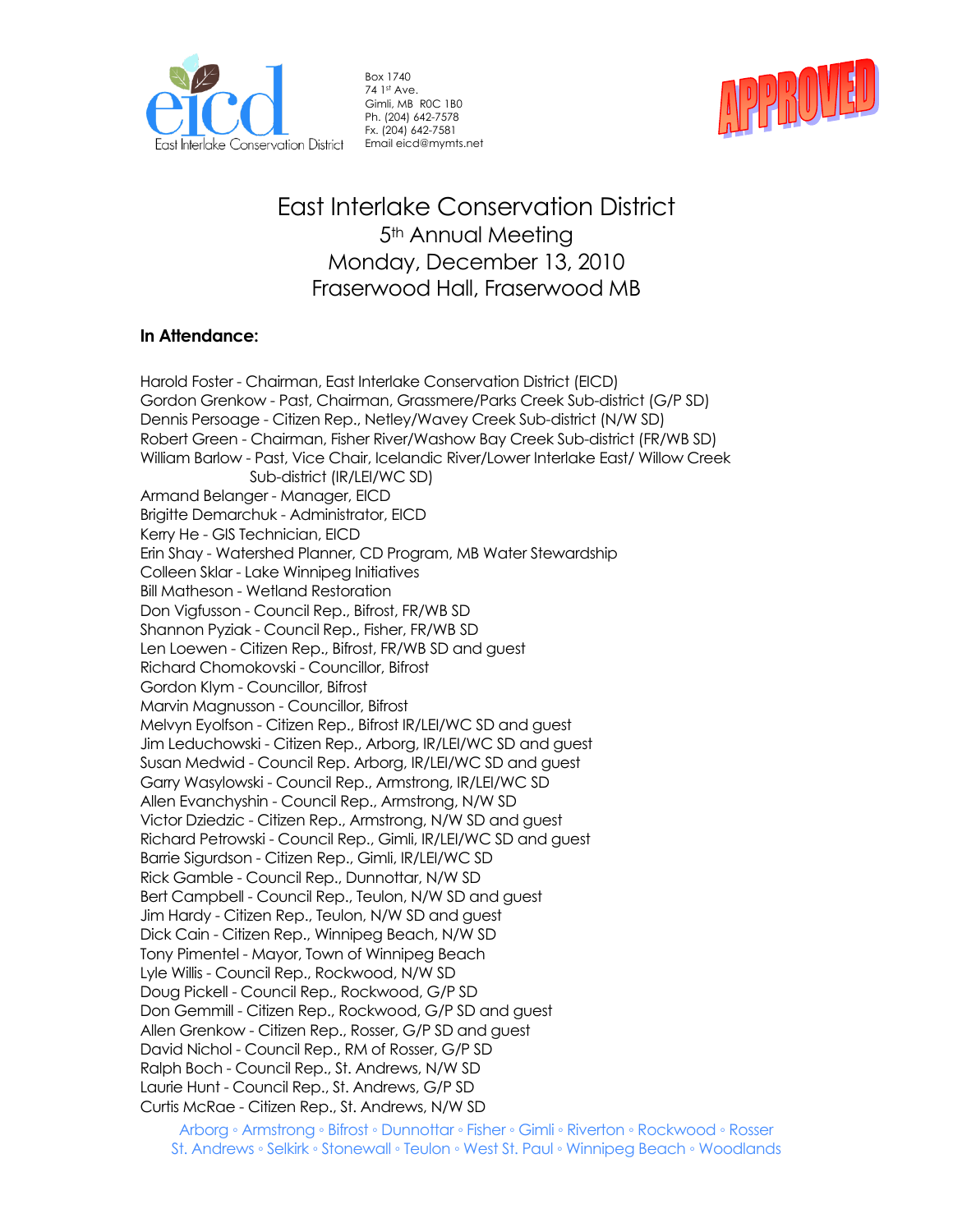Reg Porcher - Citizen Rep., St. Andrews G/P SD Duane Nicol - Council Rep., Selkirk, N/W SD Mike Sykes - Citizen Rep., Selkirk, N/W SD Garry Peltz - Council Rep., Woodlands, G/P SD Ron Michalishyn - Council Rep., West St. Paul, G/P SD Giorgio Busceti - Alternate Council Rep., West St. Paul, G/P SD Wes Taplin - Council Rep., Stonewall, G/P SD Ray Friesen - Citizen Rep., Stonewall, G/P SD and guest Scott Beaton - Habitat Conservation Specialists, MHHC Linda Miller - Manager, West Interlake Watershed CD and guest Stanley Obedzinski - Nominated for the CD Award Family for the 2010 MCDA and guest

# **5.1 Call to Order**

Harold Foster called meeting to order at 5:05 pm

#### **5.2 Approval of Agenda**

**MOTION:** Be it resolved that the agenda be approved as presented **Resolution 471-5.2-10 G. Wasylowski – D. Cain** 

**CARRIED**

#### **5.3 Approval of the December 14th, 2009, 4th EICD AGM minutes**

**MOTION:** Be it resolved that the agenda be approved as presented **Resolution 472-5.3-10 D. Persoage – R. Green**

**CARRIED** 

#### **5.4 Chairman's Report and Manager's Presentation**

#### **5.5 Supper**

#### **5.6 Presentation**

Collen Sklar – Lake Winnipeg Initiatives Bill Matheson – Wetland Restoration

# **5.7 Elections of Sub-district Chairpersons**

# **5.7.1 - Fisher River and Washow Bay Creek SD**

*PRESENT: Robert Green, Donald Vigfusson, Len Loewen, Shannon Pyziak (4 out of 4 present)*

E. Shay opens floor to nominations D. Vigfusson Nominates R. Green as Chairperson S. Pyziak seconds it Second call for Nominations Third and Final call for Nominations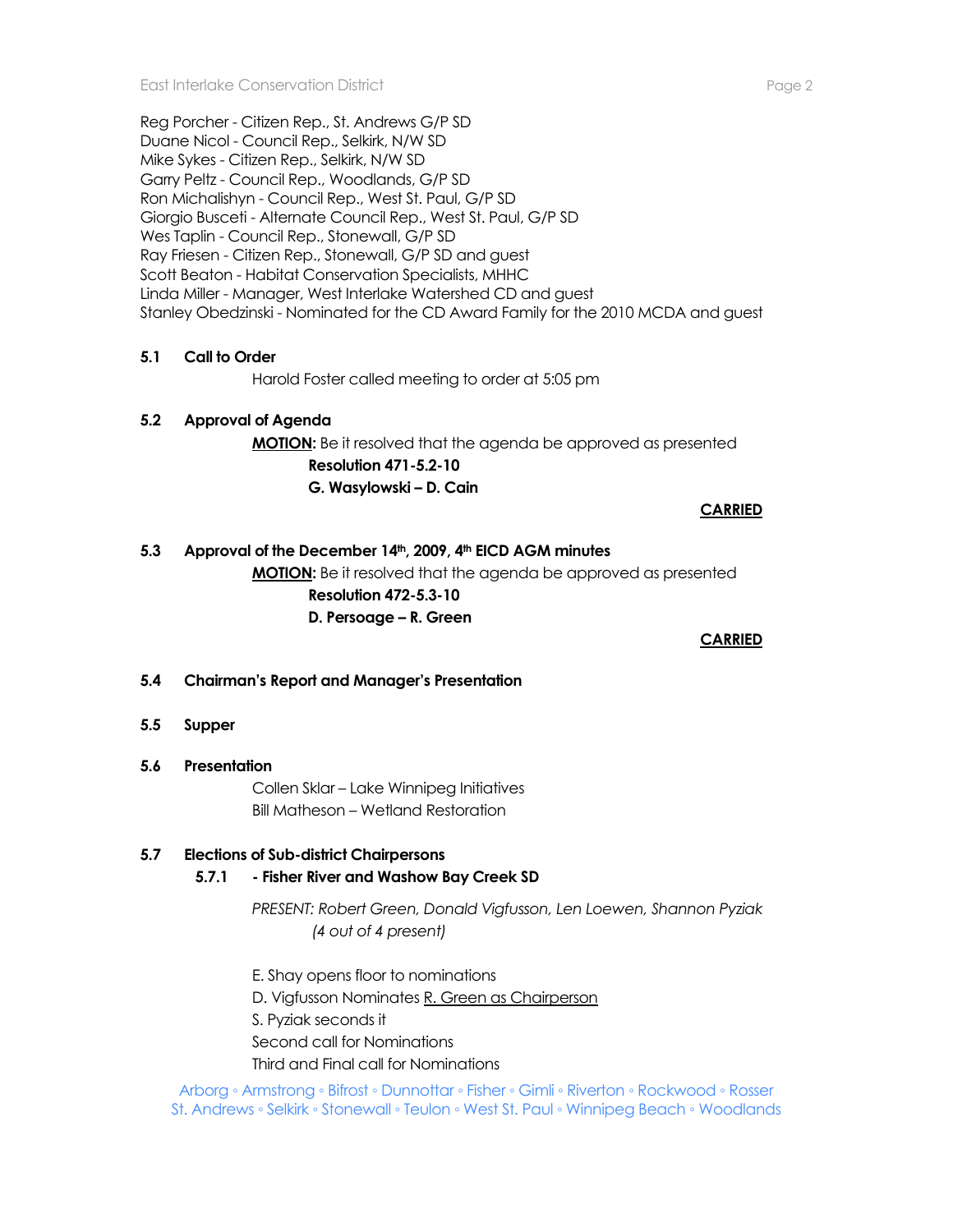L. Loewen moves that Nominations Cease S. Pyziak seconds that Nominations Cease **Resolution 473-5.7.1-10 CARRIED** S. Pyziak Nominated L. Loewen as Vice Chairperson D. Vigfusson seconds it Second call for Nominations Third and Final call for Nominations R. Green moves that Nominations Cease D. Vigfusson seconds that Nominations Cease **Resolution 474-5.7.1-10 CARRIED 5.7.2 - Grassmere and Parks Creek SD** *PRESENT: Allen Grenkow, Garry Peltz, Don Gemmill, Ray Friesen, Wes Taplin, Laurie Hunt, Giorgio Busceti, Ron Michalishyn, Doug Pickell, David Nichol, Reg Porcher (11 out of 12 present)* E. Shay opens floor to nominations R. Friesen Nominates D. Pickell as Chairperson G. Peltz seconds it Second call for Nomination W. Taplin Nominated G. Peltz as Chairperson D. Gemmil seconds it Third and Final call for Nomination *D. Pickell declined*  L. Hunt moves that Nominations Cease A. Grenkow seconds that Nominations Cease **Resolution 475-5.7.2-10 CARRIED** G. Peltz Nominates D. Nichol as Vice Chairperson W. Taplin seconds it Second call for Nomination Third and Final call for Nomination R. Michalishyn moves that Nominations Cease G. Busceti seconds that Nominations Cease **Resolution 476-5.7.2-10 CARRIED**

**5.7.3 - Icelandic River and Lower East Interlake and Willow Creek SD**

*PRESENT: Harold Foster, Jim Leduchowski, Melvyn Eyolfson, Richard Petrowski, Garry Wasylowski, Barrie Sigurdson, Susan Medwid (7 out of 12 present)*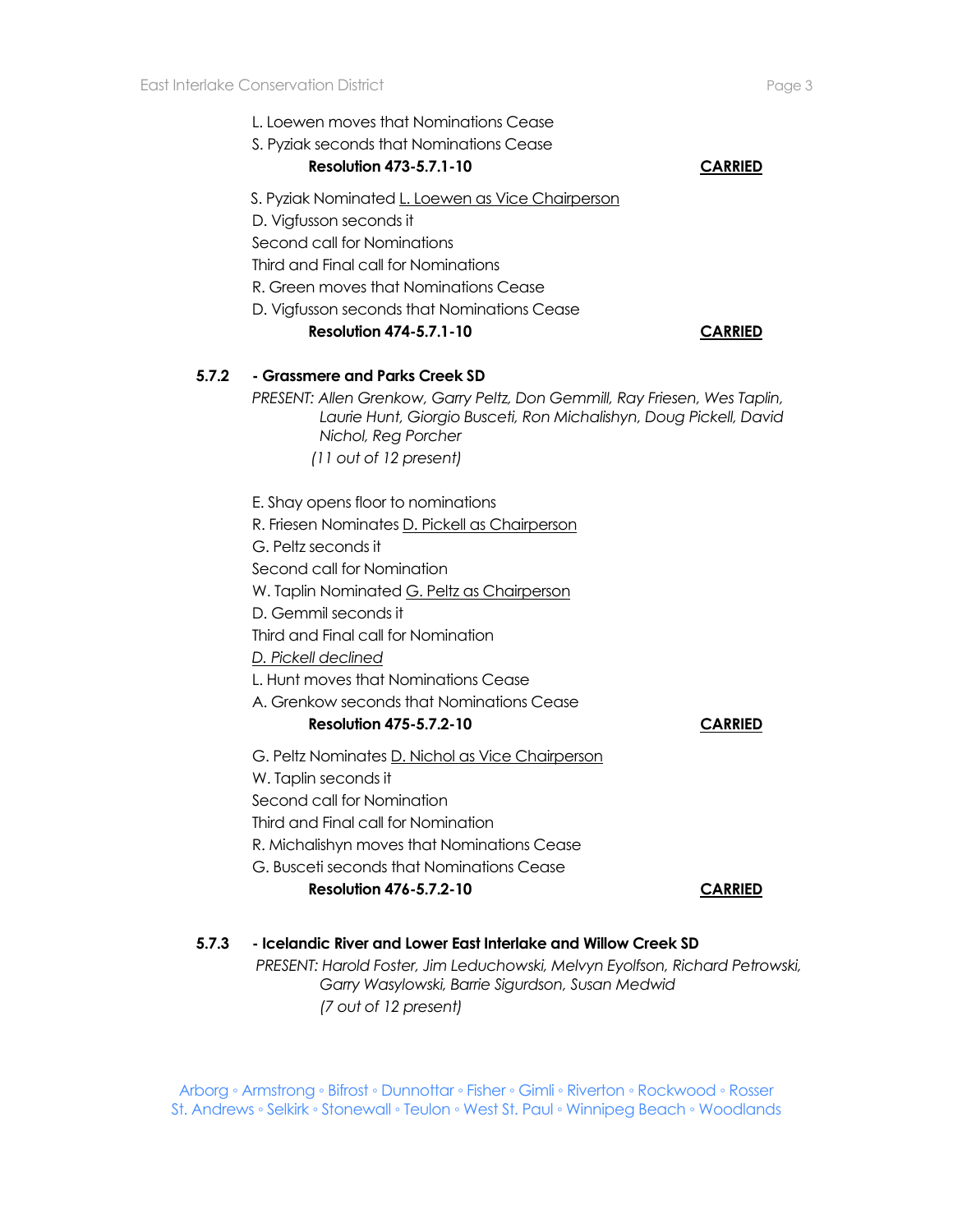E. Shay opens floor to Nominations M. Eyolfson Nominates H. Foster as Chairperson S. Medwid seconds it Second call for Nominations Third and Final call for Nomination B. Sigurdson moves that Nominations Cease G. Wasylowski seconds that Nominations Cease **Resolution 477-5.7.3-10 CARRIED**

H. Foster Nominates G. Wasylowski as Vice Chairperson J. Leduchowski seconds it Second call for Nominations Third and Final call for Nominations S. Medwid moves that Nominations Cease M. Eyolfson seconds that Nominations Cease **Resolution 478-5.7.3-10 CARRIED**

# **5.7.4 - Netley and Wavey Creek SD**

*PRESENT: Dennis Persoage, Rick Gamble, Dick Cain, Victor Dziedzic, Jim Hardy, Allen Evanchyshin, Ralph Boch, Curtis McRae, Tony Pimentel, Mike Sykes, Lyle Willis, Bert Campbell, Duane Nicol (13 out of 14 present)*

E. Shay opens floor to Nominations

C. McRae Nominates R. Gamble as Chairperson

D. Cain seconds it

Second call for Nomination

Third and Final call for Nomination

D. Persoage moves that Nominations Cease

D. Nicol seconds that Nominations Cease

### **Resolution 479-5.7.4-10 CARRIED**

B. Campbell Nominates J. Hardy as Vice Chairperson

 L. Willis seconds it Second call for Nominations D. Nicol Nominates R. Boch as Vice-Chairperson T. Pimentel seconds it Third and Final call for Nominations Election by Secret Ballot NAME NO. of VOTES J. Hardy 6 R. Boch 7

AFTER COUNT: R. BOCH DECLARED VICE-CHAIR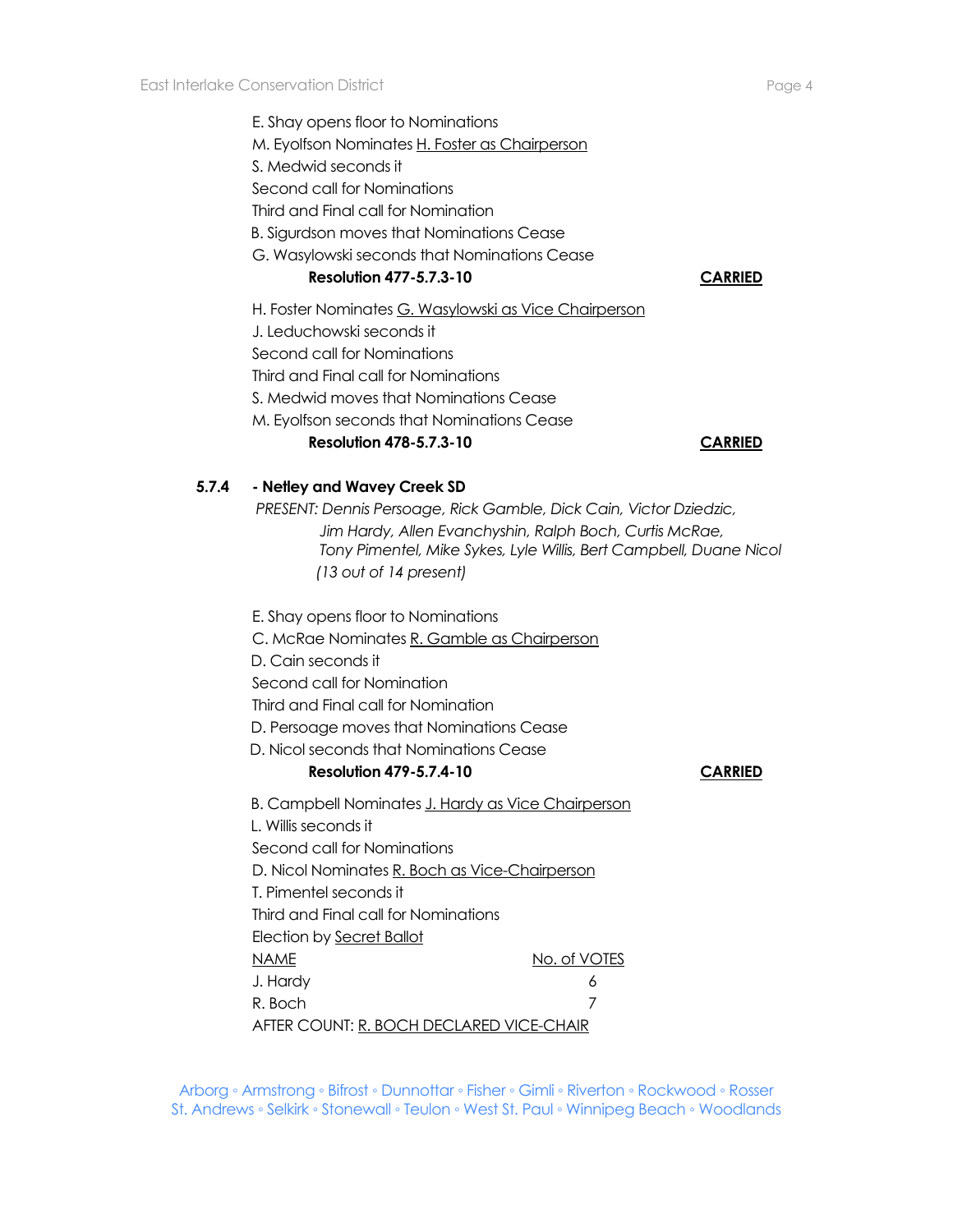MOVE THAT THE BALLOTS BE DESTROYED MOVED BY: D. Nicol SECONDER: L. Willis D. Cain moves that Nominations Cease V. Dziedzic seconds that Nominations Cease

### **Resolution 480-5.7.4-10 CARRIED**

**5.8 Election of EICD Chair** 

*PRESENT: Harold Foster, Robert Green, Rick Gamble, Garry Peltz (4 out of 4 present)*

E. Shay opens floor to Nominations R. Green Nominates H. Foster as Chairperson R. Gamble seconds it Second call for Nominations G. Peltz Nominates R. Gamble as Chairperson H. Foster seconds it *R. Gamble Declined* Third and Final call for Nominations R. Green moves that Nominations Cease G. Peltz seconds that Nominations Cease **Resolution 481-5.8-10 CARRIED**

#### **5.9 Election of Vice-Chair person**

*PRESENT: Harold Foster, Robert Green, Rick Gamble, Garry Peltz, Garry Wasylowski (5 out of 5 present)*

*E. Shay opens floor to Nominations*

G. Peltz Nominates R. Gamble as the Vice Chairperson

R. Green seconds it

Second call for Nominations

Third and Final call for Nominations

G. Wasylowski moves that Nominations Cease

G. Peltz seconds that Nominations Cease

**Resolution 482-5.9-10 CARRIED**

#### **5.10 Naming of Signing Officers**

**MOTION:** to approve Harold Foster, Brigitte Demarchuk and Rick Gamble as Signing **Officers** 

> **Resolution 483-5.10-10 R. Green – G. Wasylowski CARRIED**